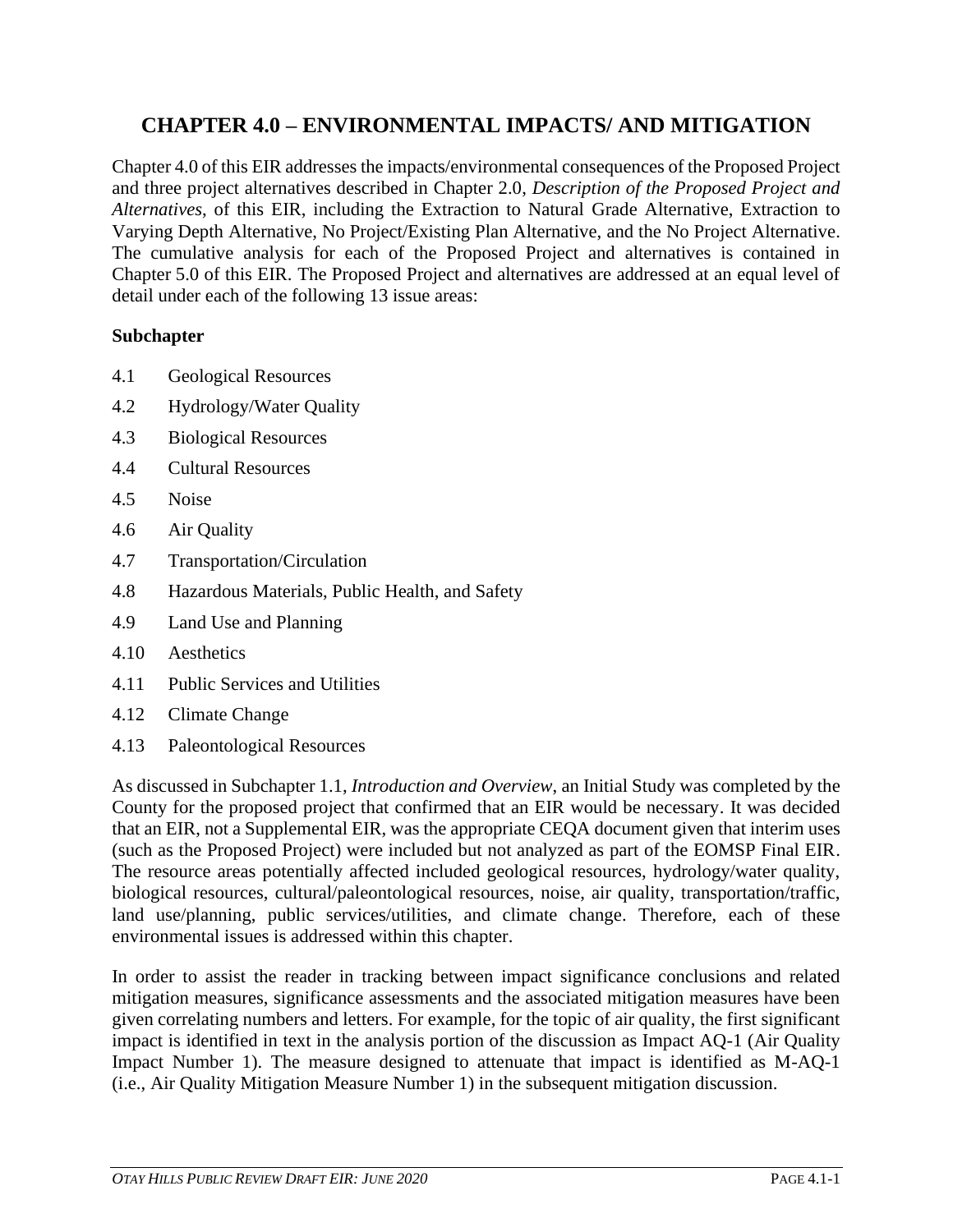# **4.1 Geological Resources**

## **4.1.1 Thresholds of Significance**

The Project would have a significant adverse effect if implementation of a Project-related component would:

- 1. Expose people or structures to potential adverse effects, including the risk of loss, injury, or death, involving landslides.
- 2. Be located on a geologic unit or soil that is unstable or would become unstable as a result of the Project, and potentially result in an on- or off-site landslide.
- 3. Expose people or structures to potential adverse effects, including potentially liquefiable soils or in-situ soil densities that are not sufficiently high to preclude liquefaction.

The guidelines for significant geologic and soil impacts are based on applicable regulatory standards derived from the County Guidelines for Determining Significance for Geologic Hazards (County 2007b), which provide guidance for evaluating adverse environmental effects from geologic hazards. County Guidelines related to fault rupture, strong seismic ground shaking, and expansive soils are not applicable to the Proposed Project and are not addressed in this subchapter.

# **4.1.2 Proposed Project**

# **4.1.2.1** *Analysis of Project Effects and Determination as to Significance*

As described in Subchapter 3.1, *Geological Resources*, a series of technical analyses have been conducted for the Proposed Project to identify/describe the geologic environment and assess potential Project-related geotechnical concerns. These investigations reflect the Proposed Project design at the time the reports were prepared, culminating in the 2014 Revised Report of Slope Stability Analyses and Reclamation Fill Settlement prepared for the current Proposed Project design (CWE 2014). All of the associated Project technical analyses are outlined below, along with evaluations of potential Project-related geotechnical issues.

## Landslide Hazards and Unstable Geologic or Soil Units (Guideline Nos. 1 and 2)

Landslide/Instability Hazards for Proposed Cut Slopes

## *2005 Geotechnical Analysis*

As previously noted, the Project impact footprint and vicinity are located within an area that includes slopes exceeding 25 percent**,** and therefore exhibit potential for landslide-related hazards (County 2007b). Accordingly, the 2005 Project Geotechnical Evaluation Report provided an analysis of post-reclamation cut slope stability, based on criteria including grading/excavation parameters proposed at that time, geologic structure, and local bedrock strength and deformation characteristics (TEUSL 2005). Specific methods used in the 2005 Project Geotechnical Evaluation involved review of aerial photographs, geologic mapping, field exploration/sampling, and laboratory analysis, with the resulting data used to assess slope stability via a three-stage process.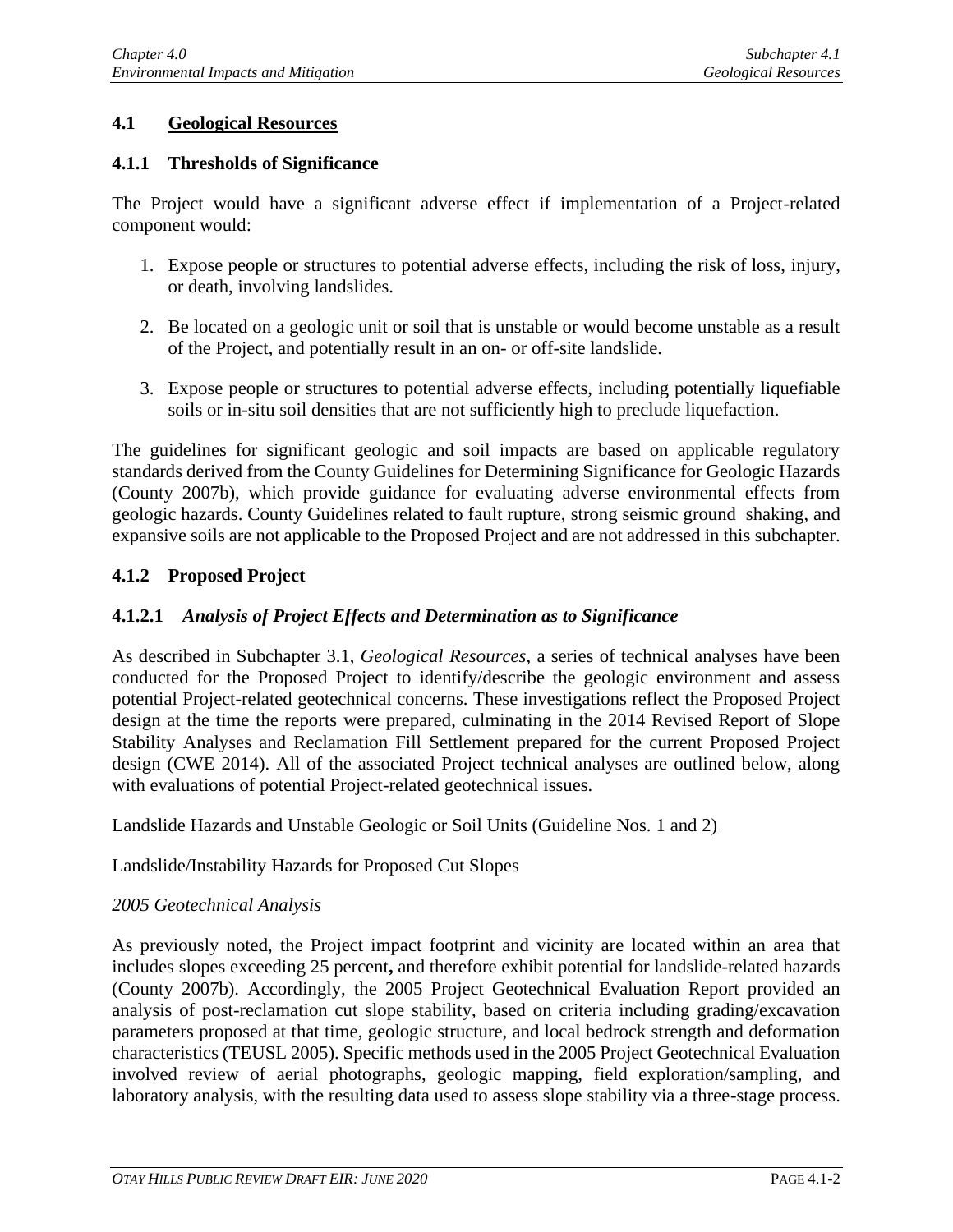The first stage of this analysis used the Hoek-Brown criterion, an established industry methodology, to assess the gross stability of the largest cut slope proposed at that time, which was approximately 300 feet high. Specifically, applicable bedrock strength, deformation, and structural data were evaluated via computer modeling (the Slide Program) to identify the appropriate grade for a 300-foot high cut slope, while maintaining a 1.5 factor of safety (i.e., the industry standard minimum for static slope stability). This analysis included the assumption that associated bedrock structure encompasses two prominent intersecting joint sets, such that the rock behaves as a mass with no preferred joint orientations (based on field observations [TEUSL 2005]).

The second and third stages of the 2005 slope stability analysis involved the assumption that the stability of proposed rock slopes is controlled by the orientation and shear strength of the major discontinuities (i.e., joint sets) within the rock mass. Specific methodology included plotting discontinuity data on stereonets and conducting associated computer analyses (DIPS and Swedge programs) to evaluate the stability of potential wedge-type slope failures. Based on these assessments, recommendations for overall slope and bench-cut slope inclinations were developed for proposed slope faces.

Pursuant to the above slope analyses, a number of conclusions and recommendations are provided in the 2005 Project Geotechnical Evaluation Report, as summarized below in the bulleted list (with applicable recommendations included as Project Design Features [PDFs] and included in Chapter 10, *List of Mitigation Measures and Project Design Features for the Proposed Project*). These findings incorporated several assumptions regarding geotechnical conditions on-site, including: (1) mapped structure was assumed to be representative of areas not mapped or exposed; (2) shear zones, faults, and joint in-filling (i.e., clay and/or gouge, as described in Subchapter 3.1) were assumed to be localized and were not included in the Project site analysis; (3) the limit of proposed excavation depth (and related cut slope height) was assumed to be 305 feet; and (4) local groundwater conditions were assumed to remain the same as those observed during site analysis, and would therefore not affect overall slope stability.

- Geologic structures would play a prominent role in cut slope stability, with up to two planar features at each slope orientation used in the Project slope stability analysis.
- The described assessment of Project slope stability was determined to be the most appropriate methodology for the Project impact footprint, with the applicability of other types of slope analyses to be determined during future mapping.
- Slopes located within highly weathered materials in the upper approximately 20 feet of local bedrock should be constructed at more gentle inclinations than those recommended below for rock slopes (i.e., maximum 1:1 [horizontal to vertical] slopes), with a slope inclination of 1.5:1 suitable in such weathered areas for planning purposes.
- Observed joints were predominantly clean and rough, although some joint in-filling was observed. The presence of additional joint in-filling could significantly affect the calculated safety factors for proposed slopes.
- Normal, stress-dependent, instantaneous values of friction and cohesion used in the Project analysis were extrapolated from applicable non-linear shear strength criteria, the joint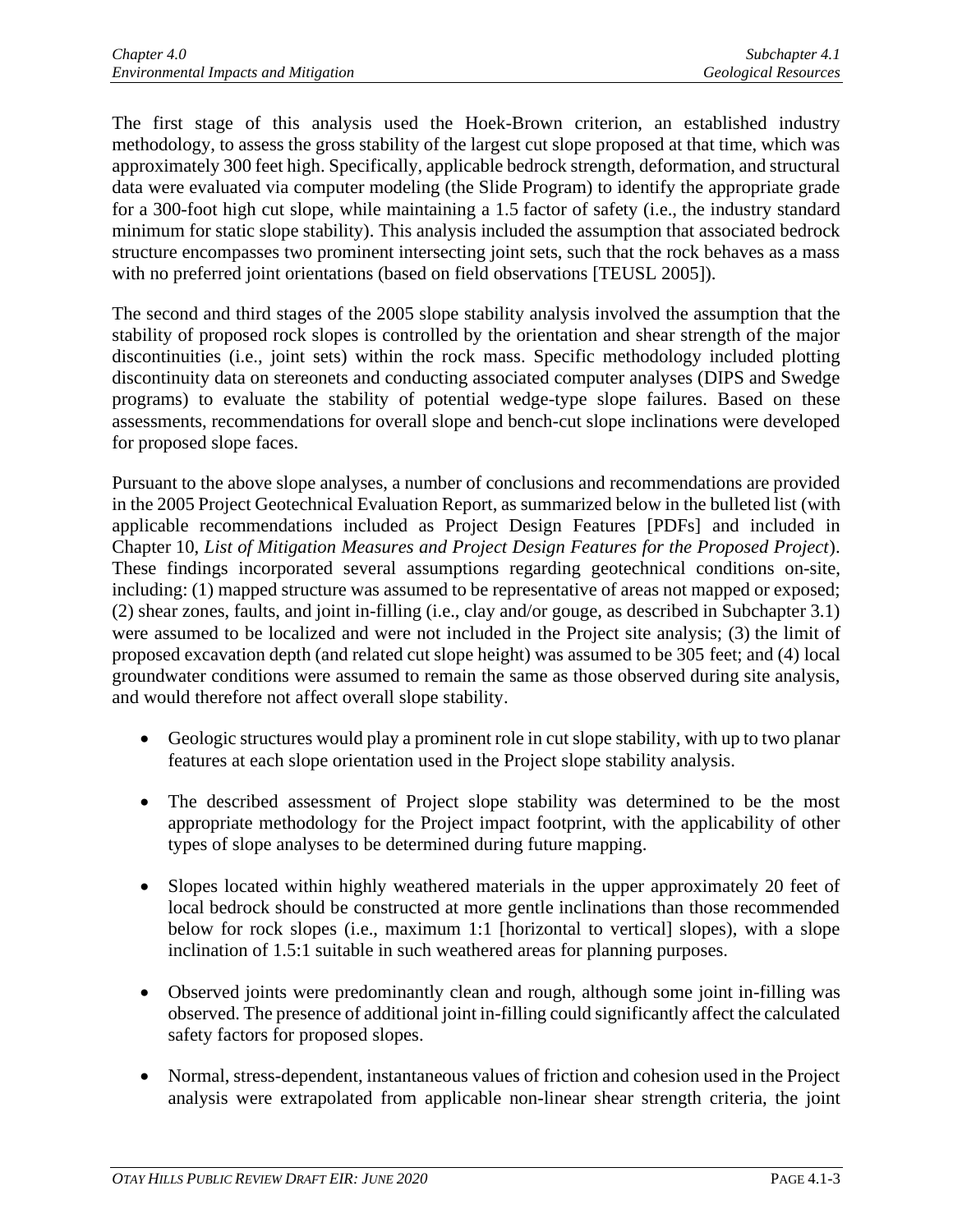roughness coefficient (JRC), a basic friction angle of approximately 30 degrees, and the joint compressive strength (JCS).

• A safety factor of at least 1.5 for gross stability of the proposed overall and inter-bench post-excavation cut slopes would be maintained with the following recommended static slope conditions: (1) an overall maximum slope inclination of 45 degrees (i.e., 1:1), (2) a maximum inter-bench slope inclination of 65 degrees, (3) a maximum inter-bench slope height of 60 feet, and (4) a minimum bench width of 6 feet.

The above conclusions and recommendations are based on data associated with relatively small and widely spaced outcrops. The 2005 Project Geotechnical Evaluation Report recommended that periodic mapping and engineering analysis be conducted during quarrying operations to verify the described on-site conditions and assumptions, and to evaluate new geologic conditions as they are encountered.

# *2009 Geotechnical Analysis*

Based on a number of proposed Project design changes identified at that time, the 2005 Geotechnical Evaluation was reviewed in 2009 by Geotechnics to assess the adequacy of the 2005 slope stability analysis with respect to a maximum cut slope height of 500 feet (Geotechnics 2009). The Geotechnics analysis concluded that the 2005 slope stability analysis was adequate for the proposed 500-foot cut slope heights, with inclusion of the following assumptions and recommendations (with applicable recommendations included as PDFs and listed in Chapter 10): (1) with the exception of the noted 305-foot height limit and the slope inclination criteria outlined below, the slope stability assumptions identified in the 2005 Project Geotechnical Evaluation were deemed appropriate for the proposed 500-foot design; (2) mapping and engineering analyses were recommended to be conducted every 50 vertical feet during quarrying operations to confirm the geologic conditions analyzed in the 2005 Project Geotechnical Evaluation, and to evaluate variations in geologic conditions where applicable; and (3) depending on the results of the noted mapping and engineering analyses, weathering in near-surface volcanic rocks was determined to potentially necessitate slope inclinations shallower than the 1.5:1 grades for the upper 20 feet of quarry slopes recommended in the 2005 Geotechnical Evaluation (Geotechnics 2009).

## *2010/2011 Geotechnical Analyses*

Similar to the above discussion, identified design changes in 2010/2011 resulted in additional review and analysis of slope stability and the IDEFO for the Proposed Project features at that time (Geotechnics 2010, CWE 2011). The 2010 Geotechnics analysis evaluated the overall feasibility of implementing the proposed IDEFO, with additional discussion provided below under evaluation of IDEFO fill slopes. The 2011 CWE analysis included: (1) review of previous design, geotechnical and reclamation reports; (2) field reconnaissance and geologic description; (3) evaluation of general subsurface conditions to the proposed excavation depth of approximately 500 feet; (4) completion of a computer-assisted slope stability analysis for the proposed slope configurations; and (5) provision of conclusions and recommendations regarding the 2005 and 2009 slope stability analyses, as well as the types of materials to be imported to the site for the IDEFO (CWE 2011). Based on this investigation, the CWE analysis provided the following conclusions and recommendations for geologic conditions and cut slope stability: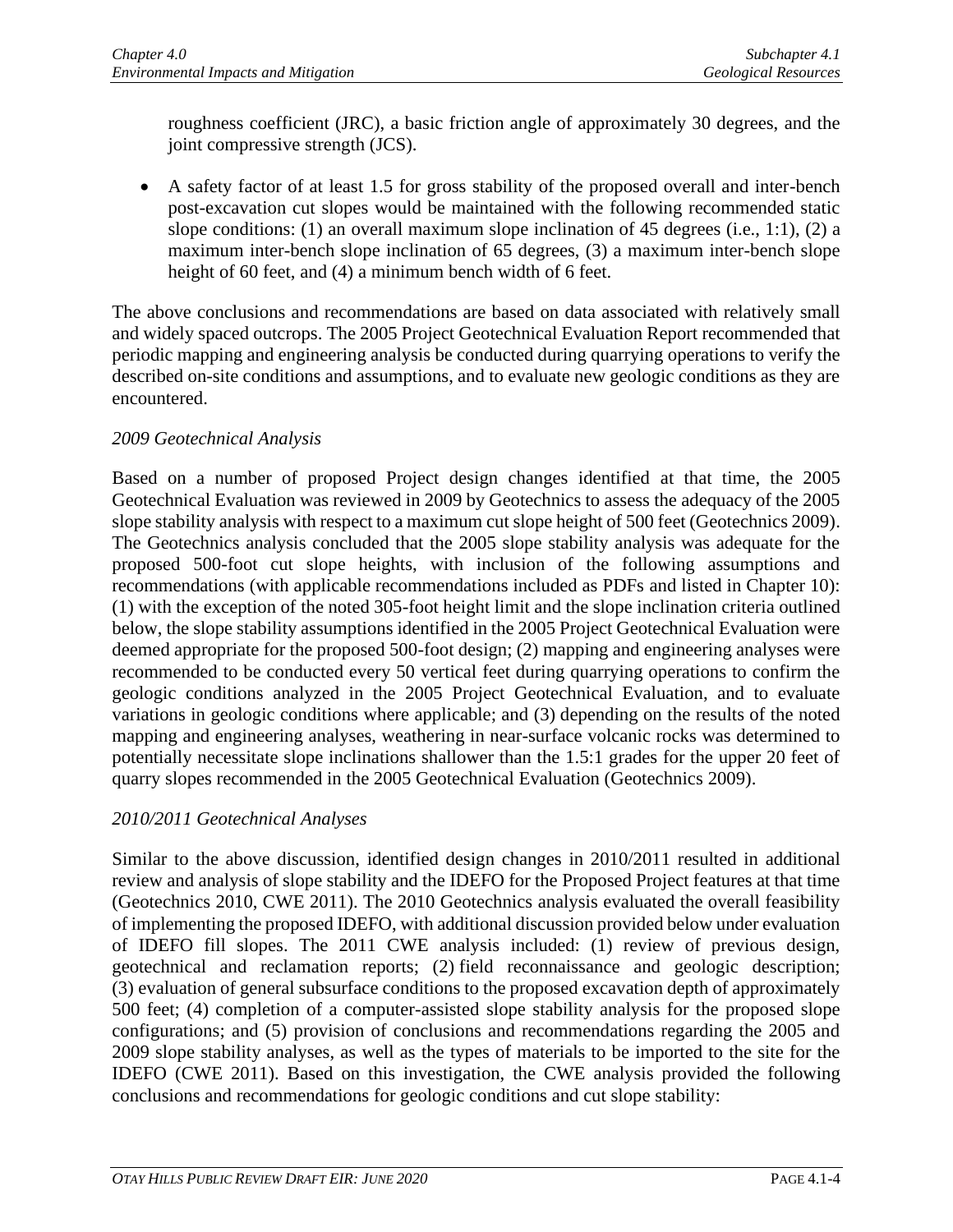- Local geologic conditions are consistent with those identified in previous analyses, with site geology dominated by the Santiago Peak Volcanics, represented locally by dacite and agglomerate (and lesser amounts of tuff and tuff breccia), along with minor exposures of the Tertiary-age Otay Formation.
- Structural conditions (including rock types, rock strengths and the degree and pattern of fracturing) are similar to those described in the 2005 slope stability analysis.
- The most likely geologic hazard to affect the site is seismic ground shaking, with associated levels "[e]xpected to be low."
- The risk of significant deep-seated slope instability in the on-site native materials "[c]an be considered low…" with the potential for some less stable areas if localized intersecting fractures or other planes of weakness are present.
- Based on previous and current analyses, Project cut slopes would be stable for the proposed excavation depths at grades as steep as 1:1, and potentially as steep as 0.5:1, with the overall conclusion that the 2005 slope stability analysis conducted by TEUSL "[a]dequately addresses the stability of the proposed cut slopes."

## 2014 Slope Stability and Reclamation Fill Settlement Analyses

The 2014 update of slope stability and fill settlement analyses reflects the current Proposed Project design of cut and fill slopes extending to maximum heights of 525 and 550 feet, respectively (with fill slopes evaluated separately below). The cut slope stability analysis incorporates applicable data and results from the previous Project geotechnical studies, as well as modeling of potential planar and wedge failures for proposed slopes during all Proposed Project phases (using the Rockpack  $III<sup>°</sup>$  software). Based on this analysis, the 2014 study provides the following conclusions regarding temporary and final cut slope stability under the current Proposed Project design:

The steepest of the proposed extraction (temporary) cut slopes will demonstrate minimum factorsof-safety against static and pseudo-static failure in excess of the minimum County requirements for temporary slopes of 1.3 and 1.1, respectively, and the risk of significant deep-seated slope instability in the on-site native materials is considered low.

The final (permanent) cut slopes will demonstrate minimum factors-of-safety against static and pseudo-static failure in excess of the minimum County requirements for permanent slopes of 1.5 and 1.1, respectively, and are anticipated to be stable and not endanger public/private property or interfere with any existing drainage courses.

The 2005 geotechnical study (TEUSL 2005) "…adequately addresses the stability of the proposed cut slopes…"

The 2014 slope stability analysis also provides some qualifications of the above conclusions, however, noting that:

• Localized areas of potentially unstable slopes may be present (i.e., in association with intersecting fractures or other planes of weakness), and that such potential issues "…could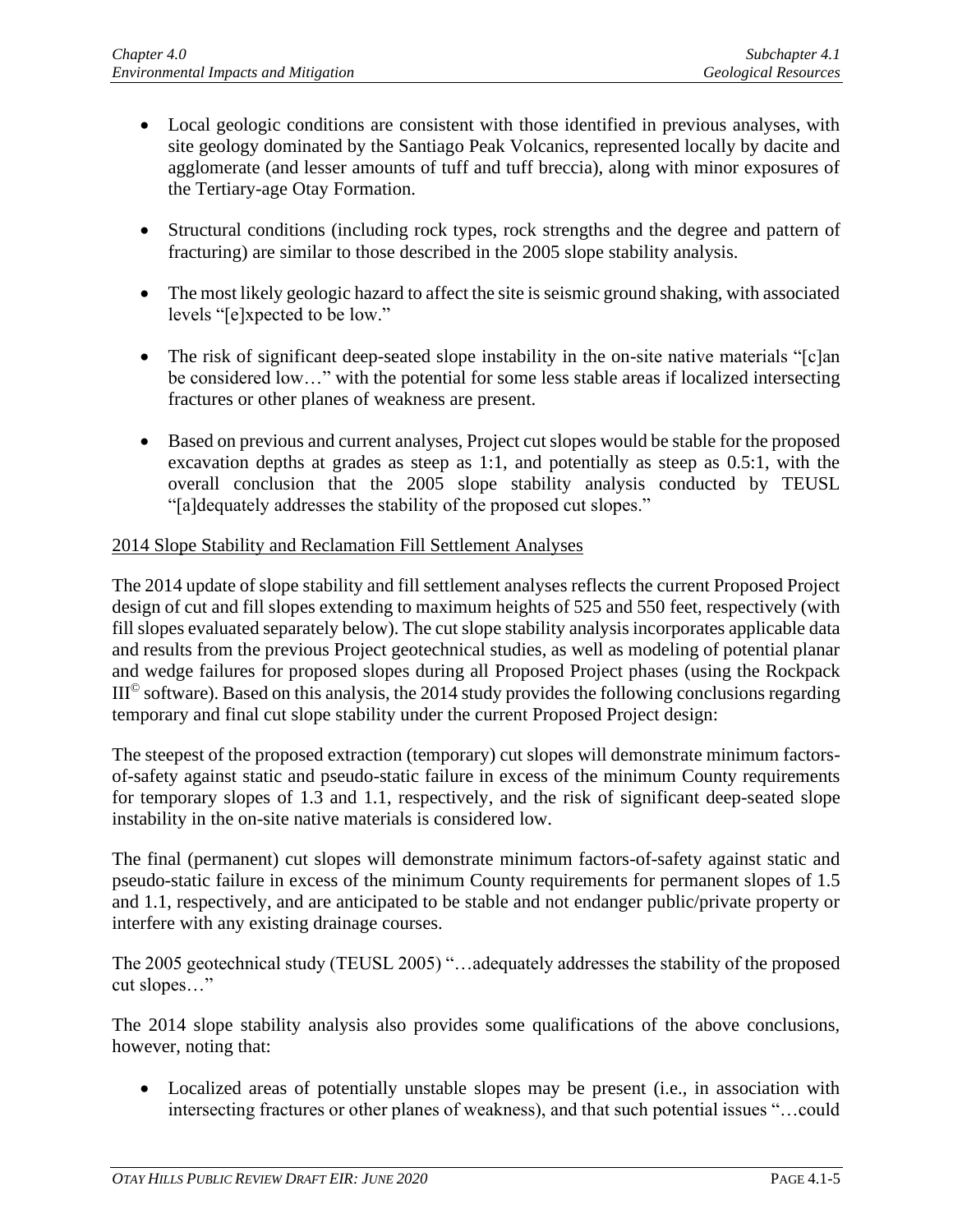be mitigated during site extraction with recommendations…by a qualified engineer...based on site observations by a qualified geologist."

• The need for rock fall or debris barriers/fences along final cut slopes should be addressed by a qualified engineer at the completion of site reclamation.

As a result, while temporary and permanent cut slopes would exceed the associated County factorof-safety requirements as noted, some uncertainties exist with respect to geologic/structural conditions and the stability of temporary and permanent cut slopes related to rock/debris falls, and potential Project impacts related to landslide/instability hazards for cut slopes would be significant per Guideline Nos. 1 and 2 (Impact GE-1).

#### Landslide/Instability Hazards for Proposed IDEFO Fill Slopes

As described in the Project Reclamation Plan (EnviroMINE 2019b), the proposed quarry excavation would be backfilled on a phase-by-phase basis with inert fill material. Backfilled areas would be compacted into pads, resulting in the generation of fill slopes. The proposed IDEFO would be supervised by a geotechnical engineer to ensure conformance with related geotechnical recommendations and would be subject to applicable regulatory standards including pertinent elements of the County Excavation and Grading requirements, CBC/IBC, SMARA, and NPDES Storm Water Standards (as described in Subchapters 3.1, *Geology*, and 3.2, *Hydrology/Water Quality*). These standards address criteria related to fill slope design (e.g., maximum grades and bench heights) and construction efforts (e.g., proper fill composition, compaction, and moisture content), as well as use of appropriate vegetation types (e.g., native and/or drought-tolerant varieties), drainage facilities, and erosion/sediment control measures to enhance short- and longterm stability. The feasibility of implementing the IDEFO, as well as the stability of related fill slopes, has been evaluated in the previously referenced Geotechnics (2010) and CWE (2014 and 2011) investigations, as summarized below.

The 2010 Geotechnics analysis addresses the overall feasibility of implementing the IDEFO, and concluded that:

From a geotechnical perspective, the proposed placement of engineered fill to bring the site back to commercially developable grades is feasible assuming the fill is placed and documented as engineered fill under the observation of a qualified geotechnical engineer…The specifications should address subgrade preparation, suitability of fill material, fill placement, and testing and documentation requirements appropriate to the potential uses of the property.

The 2011 CWE investigation included a stability analysis for the proposed IDEFO fill slopes. Specifically, this entailed generating a series of cross sections of the proposed fill slopes, identifying appropriate strength parameters and unit weights for assumed fill materials, and evaluating circular- and block-type failure modes under static and pseudo-static (seismic) conditions through computer modeling (with circular-type failures modeled to initiate at or near the toes of proposed fill slopes). The analysis recommended that fill slopes be constructed in conformance with the following slope height and ratio criteria to ensure an adequate factor of safety: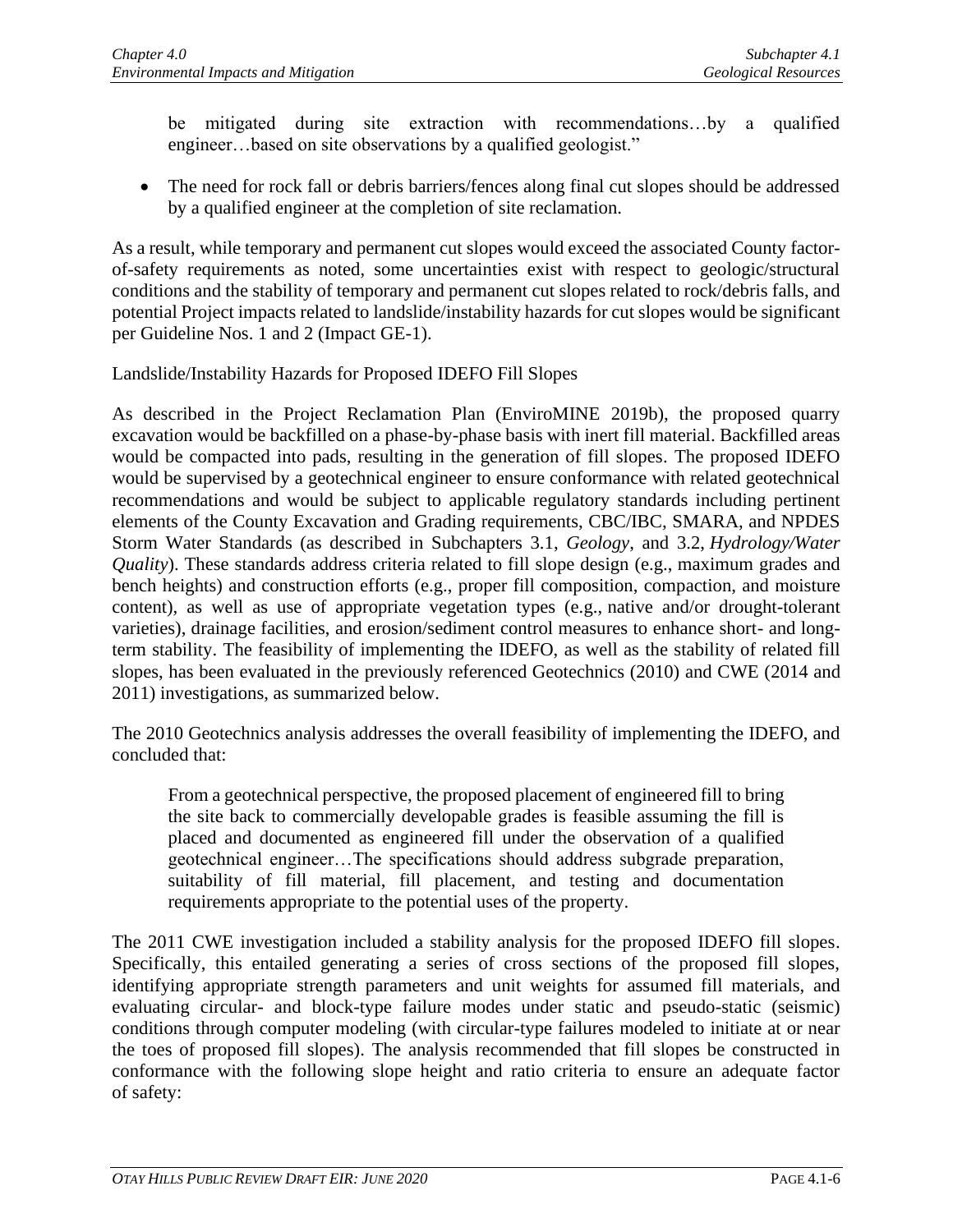| <b>Slope Height (Feet)</b> | <b>Maximum Slope Ratio</b> |
|----------------------------|----------------------------|
| 100                        | 1.5:1                      |
| 200                        | 1.8:1                      |
| 300                        | 2:1                        |
| 400                        | 2.2:1                      |
| 500                        | 2.5:1                      |

For slopes greater than 100 feet in height with an overall slope ratio of 2:1 or less, the 2011 CWE report also recommended that no portion of these slopes be constructed at ratios steeper than 1.5:1.

Additional recommendations identified in the 2011 CWE investigation regarding proposed fill slopes included the following (with applicable recommendations included as PDFs and listed in Chapter 10): (1) fill would be placed and documented as engineered fill under the observation of a qualified geotechnical engineer; (2) fill slopes would be constructed in conformance with the slope height and ratio criteria identified in the referenced 2011 CWE investigation; (3) materials used as fill for the IDEFO should be limited to fully cured asphalt, uncontaminated concrete (including steel reinforcing rods embedded in the concrete), crushed glass, brick, ceramics, clay, and clay products, which can be mixed with rock and soil; (4) all fill materials used for the IDEFO should be properly compacted under controlled conditions to achieve a soil mass capable of supporting structural loading (or loading associated with other proposed uses); and (5) observation, testing and periodic monitoring by qualified personnel should be conducted to verify the assumptions, conditions and requirements identified in the evaluation of IDEFO fill slopes, including proper compaction, or to identify and implement appropriate modifications.

The 2014 CWE also addresses the IDEFO fill slopes as previously noted, based on the current Project design and the related slope parameters identified in the 2011 CWE Analysis. The current investigation concludes that the Proposed Project fill slopes would meet the County requirements for the minimum factors-of-safety against static and pseudo-static failure of 1.3 and 1.1, respectively, with the following recommended slope design criteria:

| <b>Project Fill Slope Phase</b> | <b>Slope Height (Feet)</b> | <b>Maximum Slope Ratio</b> |
|---------------------------------|----------------------------|----------------------------|
| 4Α                              | 285                        | 2.25:1                     |
| 4B and 4C                       | 550                        | 2.6:1                      |
| 4D                              | 450                        | 2.5:1                      |
| Final 4D and 4E                 | 70.                        | $2.0 \cdot 1$              |

Based on implementation of the Proposed Project as part of, and in conformance with, applicable regulatory and technical standards (including all pertinent conclusions and recommendations provided in the Project geotechnical analyses and Reclamation Plan), potential Project impacts related to landslide/instability hazards for IDEFO fill slopes would be less than significant.

Instability (Settlement) Hazards for the Proposed IDEFO

The 2011 CWE investigation identified the potential for short- and long-term settlement of the IDEFO fill. Specifically, for general design purposes the analysis assumed that fill would likely settle between 2 and 5 percent. For the currently proposed fill depths approaching 550 feet, this would result in settlement of between approximately 11 and 27.5 feet. The assessment and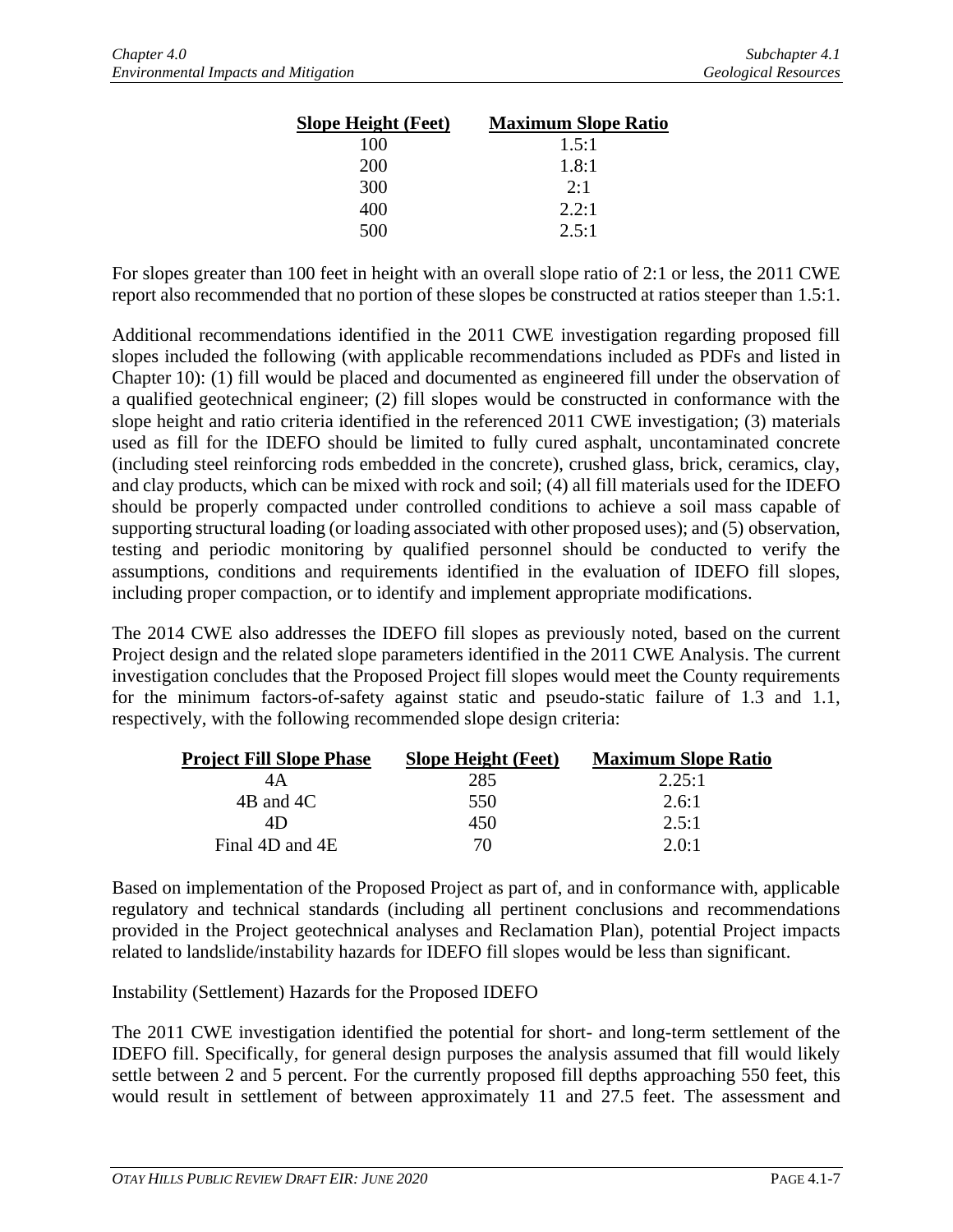conclusions related to fill and potential settlement from the 2011 report were verified in the 2014 CWE analysis, which also concludes that primary settlement of the deeper fill areas may continue over a period of several years, while secondary settlement would likely continue over a few decades after completion of reclamation. Accordingly, the 2014 analysis recommends "…the placement and periodic monitoring of settlement monuments…to assist in future development of the site." Accordingly, with respect to potential future development at the site, potential Project impacts related to the noted degree of settlement for the IDEFO would be significant, pursuant to Guideline Nos. 1 and 2. (Impact GE-2)

## Liquefaction (Guideline No. 3)

Liquefaction is a phenomenon in which loose, saturated granular soils lose shear strength, develop high pore water pressure, and exhibit fluid-like behavior after the occurrence of earthquakes or other sources of ground shaking. Liquefaction can also generate related effects, such as dynamic (or seismically-induced) settlement of liquefied soils, or lateral spreading (i.e., horizontal displacement on gently sloping surfaces as a result of underlying liquefaction). The 2011 Project geotechnical analysis concludes that "The native materials at the site are very competent and are not anticipated to be subject to liquefaction due to such factors as soil density, grain-size distribution, and deep ground water conditions…Properly compacted fill soils will also have a low potential for liquefaction" (CWE 2011). Based on this assessment and the fact that the noted conclusions are also applicable to the current Proposed Project design, potential Project impacts related to liquefaction hazards would be less than significant.

## **4.1.2.2** *Significance of Impacts Prior to Mitigation*

The following direct significant impacts related to geological resources would occur with implementation of the Proposed Project:

- Impact GE-1 Construction of temporary and permanent cut slopes could potentially result in significant impacts related to landslide/instability hazards due to uncertainties regarding geologic/structural conditions and the stability of extraction and final cut slopes with respect to rock/debris falls.
- Impact GE-2 Implementation of the Proposed Project IDEFO would potentially result in significant impacts related to short- and long-term settlement of fill materials.

## **4.1.2.3** *Mitigation Measures*

The Proposed Project would result in potentially significant impacts related to cut slope landslide/instability hazards (GE-1), and short- and long-term settlement of fill materials associated with the IDEFO (GE-2). The following mitigation measures shall be implemented to ensure that potential adverse landslide/instability and settlement impacts from Proposed Project implementation would be reduced below a level of significance: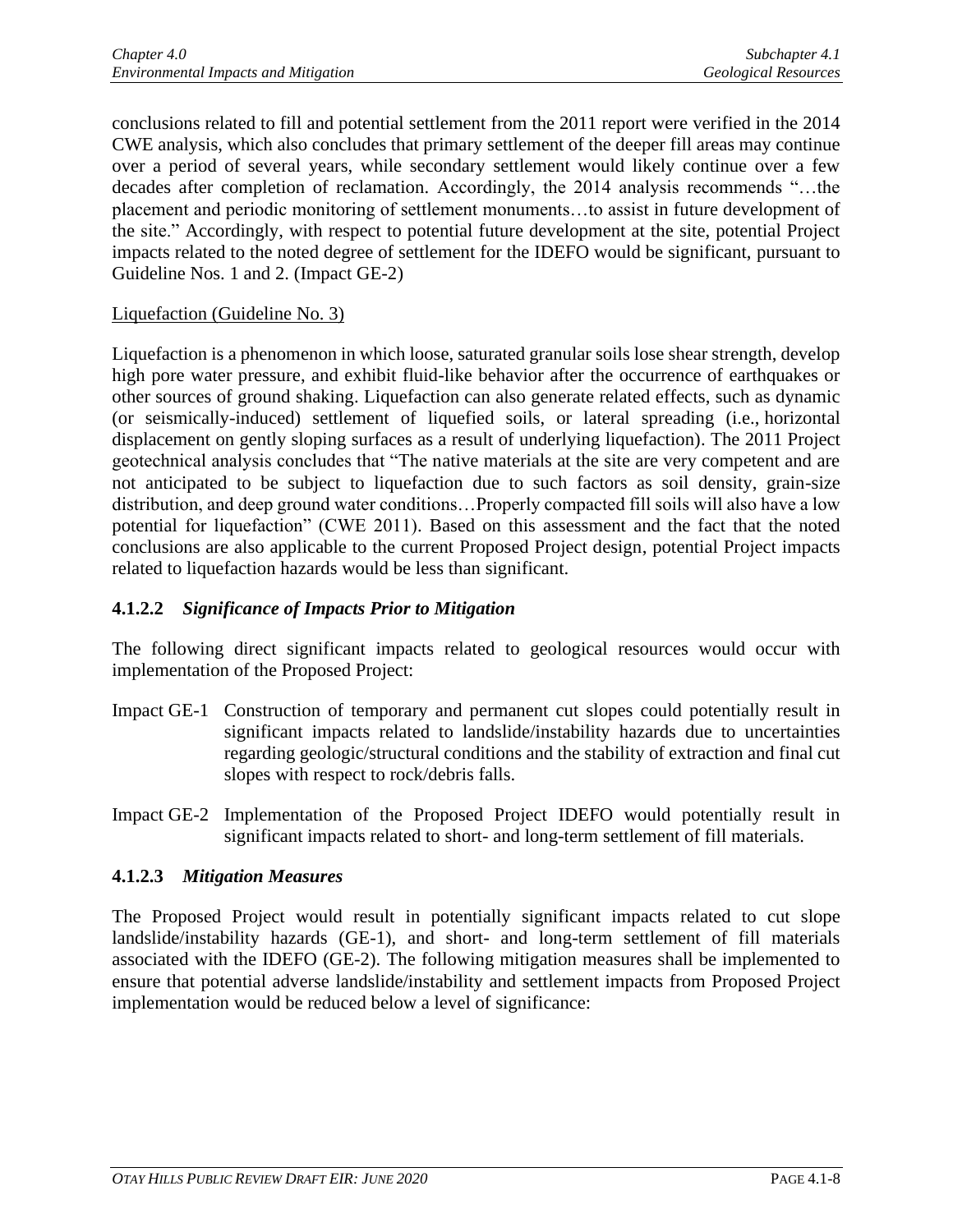- M-GE-1 A qualified geologist shall be on-site during applicable temporary and permanent cut slope excavations to monitor for localized unstable geologic conditions associated with the exposure of intersecting fractures, planes of weakness, or other conditions that may result in unstable slopes. Applicable recommendations from the noted monitoring shall be provided to a qualified engineer and incorporated into the Project design and construction efforts, through measures approved by the County such as localized changes in cut slope grades, use of stabilizing structures (e.g., rock bolts or wire mesh) and installation of protective devices (e.g., rock/debris fall fences or barriers).
- M-GE-2 A Settlement Monitoring Program (SMP) approved by the County shall be implemented by a qualified geotechnical engineer to monitor and document potential short- and long-term settlement related to the IDEFO. Specifically, this program shall include the following elements (or other applicable criteria as identified by the Project Geotechnical Engineer and/or the County): (1) identification of appropriate locations and design specifications for settlement monuments; (2) provision of a schedule to list the required frequency (e.g., weekly or monthly) of monitoring events and duration of the SMP; (3) installation of one or more settlement monuments at the location(s) specified in the SMP after completion of the IDEFO, but prior to construction of any subsequent proposed improvements (buildings, pavement, utilities, etc.); (4) documentation of all monitoring data; (5) review and analysis of monitoring data by the Project Geotechnical Engineer to determine if settlement is ongoing and additional monitoring or related standard remedial actions (e.g., surcharging to induce short-term settlement) are required; and (6) preparation/submittal of a report by the Project Geotechnical Engineer to the County documenting when significant settlement is no longer occurring, as well as any other conditions or standard remedial actions (e.g., surcharging) that may be required prior to development in the settlement monitoring area(s).

# **4.1.2.4** *Conclusion*

Based on the discussions provided above in Subchapter 4.1.2.1, potential direct impacts from the Proposed Project related to fill slope (IDEFO) landslide/instability and liquefaction hazards would be less than significant, effectively avoided, or reduced to less than significant levels through: (1) adherence to recommendations provided in the associated geotechnical analyses and reclamation plan (i.e., the PDFs identified above and in Chapter 10); and (2) conformance with established regulatory requirements. Accordingly, no associated mitigation is required.

Direct impacts related to cut slope landslide/instability are potentially significant under the Proposed Project, based on the possible occurrence of localized geologic conditions that could result in slope instability (refer to CWE 2014 in Appendix C). These potential impacts would be reduced to less than significant levels through the identified mitigation measure to monitor applicable cut slope excavations and incorporate associated recommendations into the Project design and construction efforts (M-GE-1).

Potential direct impacts related to settlement of the IDEFO fill deposits are potentially significant under the Proposed Project, based on the estimated range of potential settlement identified in the related Project geotechnical analysis (refer to CWE 2014 and CWE 2011 in Appendix C). These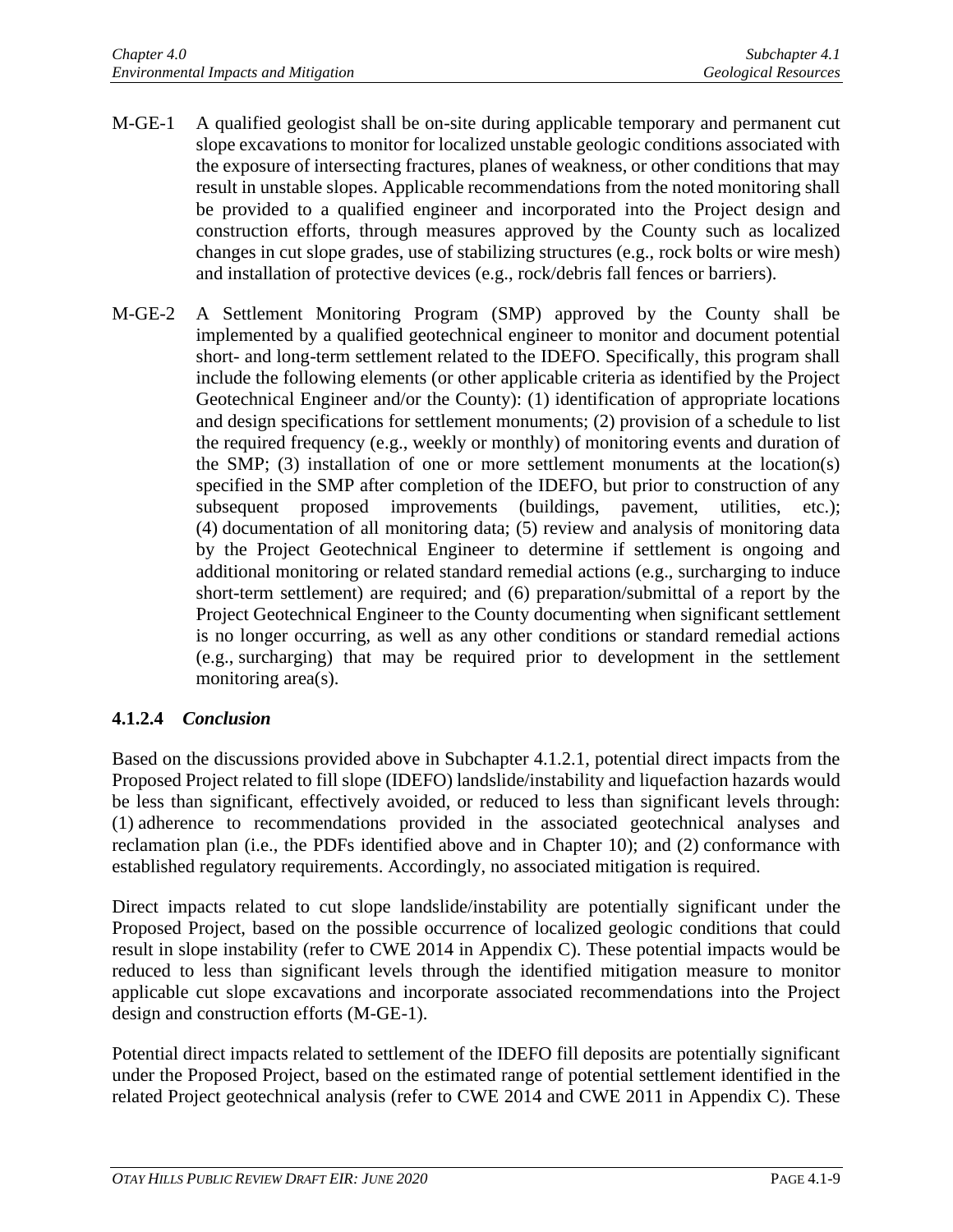potential impacts would be reduced to less than significant levels through the identified mitigation measure to implement a settlement monitoring program and (if applicable) related actions (M-GE-2).

## **4.1.3 Extraction to Natural Grade Alternative**

As described in Chapter 2.0, this alternative would include only Phases 1 and 2 of the Proposed Project. Accordingly, while the overall impact footprint would be the same as the Proposed Project, excavation would only extend to natural grade elevations (i.e., to daylight with existing adjacent elevations to the west), and aggregate extraction would be limited to approximately 19 million tons (versus 89.2 million tons under the Proposed Project). The operational characteristics under the Extraction to Natural Grade Alternative would be the same as described for Proposed Project, although the IDEFO would not be implemented and no associated backfill would occur.

#### **4.1.3.1** *Analysis of Project Effects and Determination as to Significance*

Landslide Hazards and Unstable Geologic or Soil Units (Guideline Nos. 1 and 2)

Landslide/Instability Hazards for Proposed Cut and Fill Slopes

As noted above, the Extraction to Natural Grade Alternative would entail a similar overall impact footprint as described for the Proposed Project, although excavation would extend only to natural grade and the IDEFO would not be implemented. This alternative would encompass similar geologic conditions as the Proposed Project, with the conclusions regarding landslide hazards and manufactured slope stability described above for the Proposed Project also applicable to this alternative (with associated hazards actually to be somewhat less due to the reduced scale of manufactured slopes). The recommendations provided in the Project geotechnical analyses and Reclamation Plan regarding landslide hazards and manufactured slope stability would also be generally applicable to this alternative, as similar geotechnical and excavation conditions would be involved. Some additional analysis would likely be required to address specific manufactured slope locations and dimensions for the Extraction to Natural Grade Alternative (i.e., similar to that recommended for the Proposed Project), although the basic geotechnical conclusions would not be expected to change significantly. Accordingly, while temporary and permanent cut slopes would be expected to exceed the associated County factor-of-safety requirements under this alternative (as noted for the Proposed Project), some uncertainties would exist with respect to geologic/structural conditions and the stability of extraction and final cut slopes related to rock/debris falls. As a result, potential impacts related to landslide/instability hazards for cut slopes under the Extraction to Natural Grade Alternative would be significant per Guideline Nos. 1 and 2 (Impact GE-1).

Based on the implementation of all conclusions and recommendations provided in the Project geotechnical and Reclamation Plan analyses (i.e., the PDFs identified above for the Proposed Project and listed in Chapter 10, with alternative-specific modifications as appropriate), as well as conformance with applicable regulatory requirements, potential impacts related to landslide/instability hazards for proposed fill slopes under the Extraction to Natural Grade Alternative would be less than significant.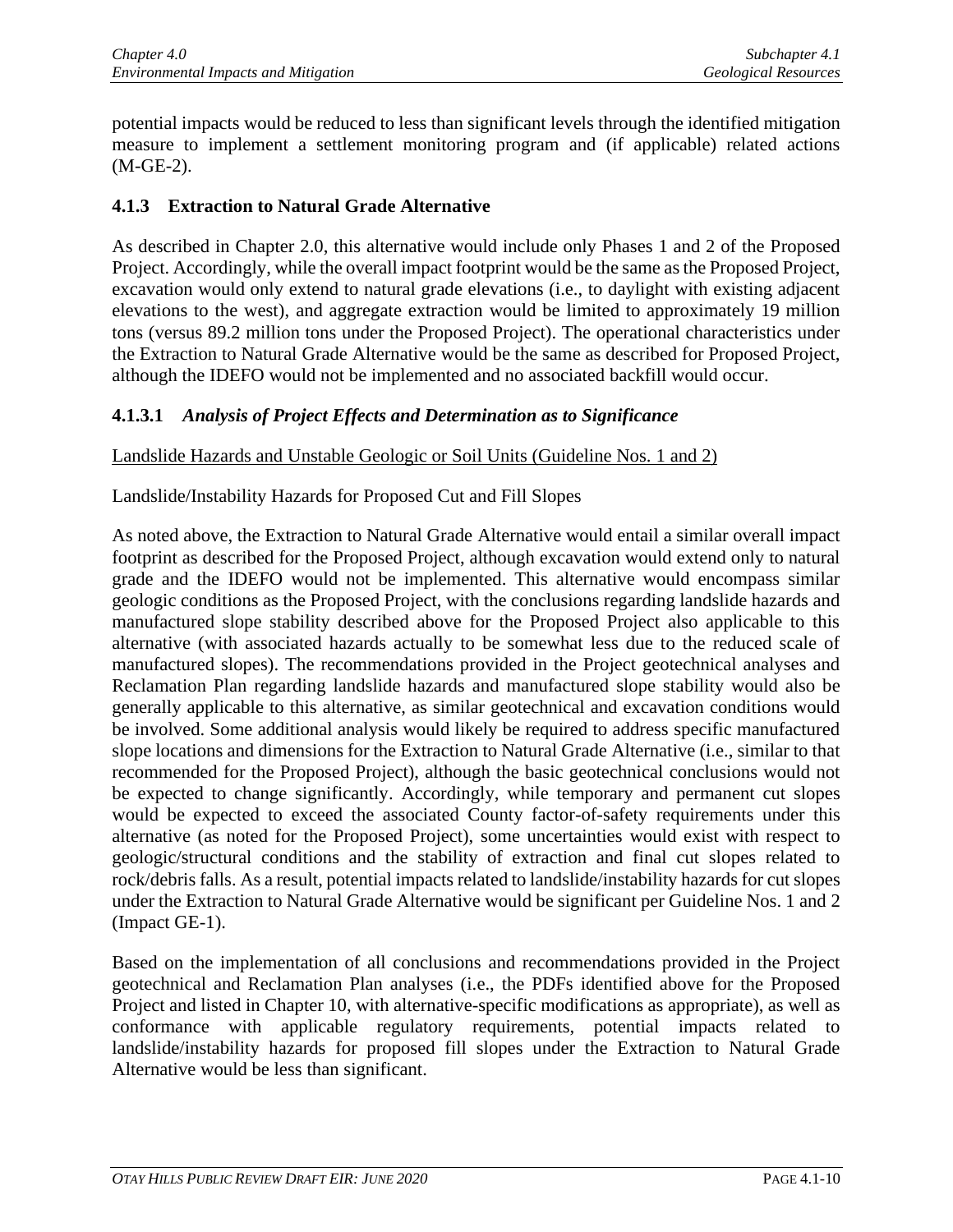Instability (Settlement) Hazards for the Extraction to Natural Grade Alternative

As noted above, excavation under this alternative would extend only to natural grade elevations, and there would be no IDEFO or associated backfill requirements. Accordingly, no potential impacts related to settlement of the IDEFO fill deposits would occur under the Extraction to Natural Grade Alternative.

#### Liquefaction (Guideline No. 3)

Potential Project impacts related to liquefaction hazards under this alternative would be less than significant, for similar reasons as outlined for the Proposed Project.

#### **4.1.3.2** *Significance of Impacts Prior to Mitigation*

The following direct significant impact related to geological resources would potentially occur with implementation of the Extraction to Natural Grade Alternative:

Impact GE-1 Construction of temporary and permanent cut slopes could potentially result in significant impacts related to landslide hazards due to uncertainties regarding geologic/structural conditions and the stability of extraction and final cut slopes with respect to rock/debris falls.

#### **4.1.3.3** *Mitigation Measures*

Implementation of Mitigation Measure M-GE-1, as identified for the Proposed Project, would also be required under this alternative. Implementation of this measure would ensure that potential impacts related to cut slope landslide/stability would be reduced below a level of significance.

#### **4.1.3.4** *Conclusion*

Based on the discussions provided above in Subchapter 4.1.3.1, no potential direct impacts related to fill slope (IDEFO) landslide/instability hazards would result from the Extraction to Natural Grade Alternative. Associated potential impacts from this alternative related to liquefaction would be less than significant, effectively avoided, or reduced to less than significant levels through: (1) adherence to recommendations provided in the associated geotechnical analyses and reclamation plan (i.e., the PDFs identified above for the Proposed Project and included in Chapter 10); and (2) conformance with established regulatory requirements. Accordingly, no associated mitigation is required.

Direct impacts related to cut slope landslide/instability under the Extraction to Natural Grade Alternative are potentially significant, based on the possible occurrence of localized geologic conditions that could result in slope instability (refer to CWE 2014 in Appendix C). These potential impacts would be reduced to less than significant levels through the identified mitigation measure to monitor applicable cut slope excavations and incorporate associated recommendations into the Project design and construction efforts (M-GE-1), as identified for the Proposed Project in Subsection 4.1.3.3.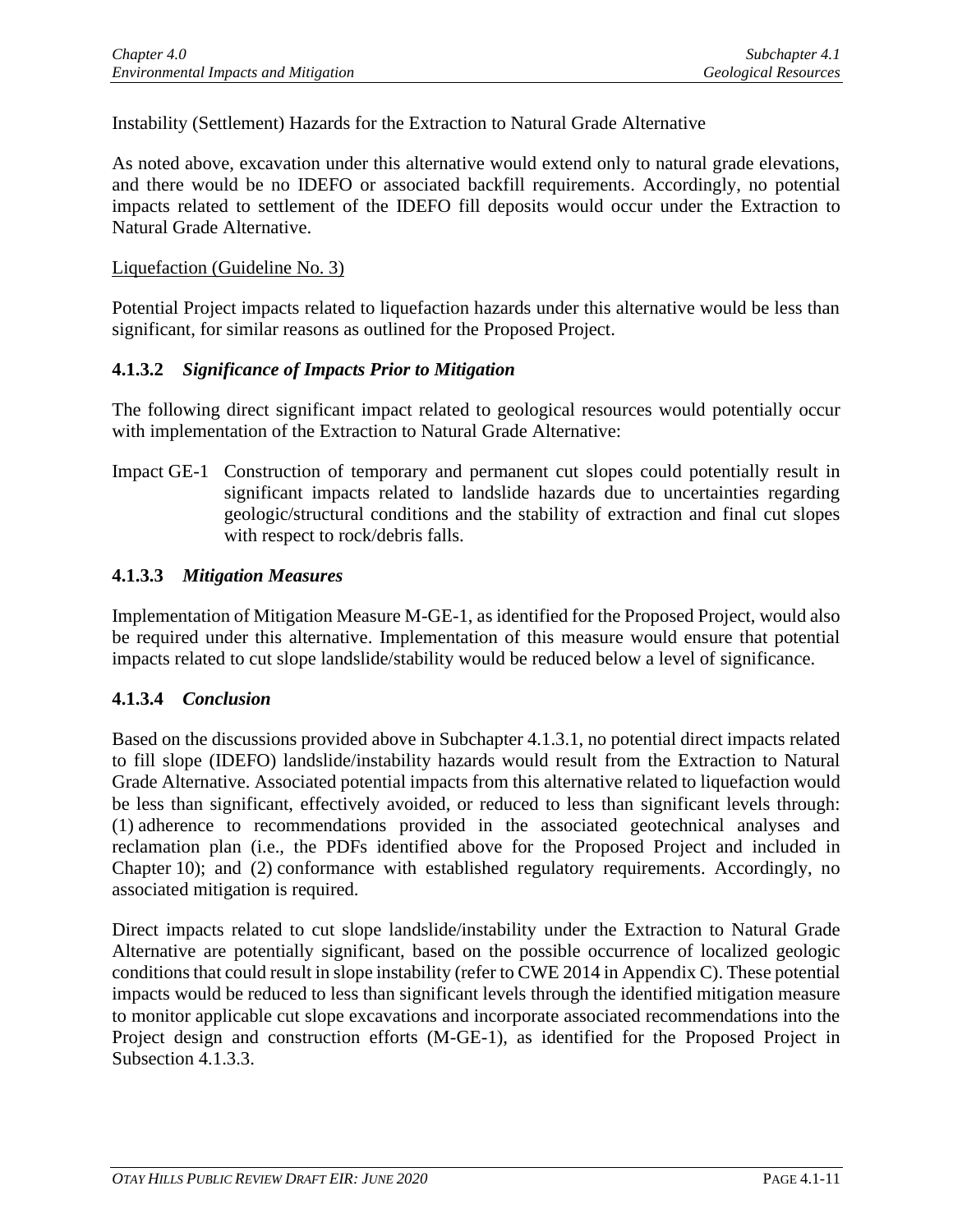# **4.1.4 Extraction to Varying Depth Alternative**

As described in Chapter 2.0, the Extraction to Varying Depth Alternative would include aggregate extraction to a depth between 50 feet and 200 feet below natural grade. The overall impact footprint would be the same as the Proposed Project, with aggregate extraction to include approximately 35 to 60 million tons (versus 89.2 million tons under the Proposed Project). The operational characteristics of this alternative would be the same as described for the Proposed Project, including implementation of the IDEFO with up to approximately 150 feet to 300 feet of backfill.

## **4.1.4.1** *Analysis of Project Effects and Determination as to Significance*

#### Landslide Hazards and Unstable Geologic or Soil Units (Guideline Nos. 1 and 2)

#### Landslide/Instability Hazards for Proposed Cut and Fill Slopes

As noted above, the Extraction to Varying Depth Alternative would entail a similar overall impact footprint as described for the Proposed Project, with excavation limited to an approximate maximum depth of 200 to 350 feet (compared to 550 feet for the Proposed Project), and the IDEFO to encompass approximately 150 to 300 feet of backfill, depending on the total depth of excavation. This alternative would include similar geologic conditions as the Proposed Project, with the conclusions regarding landslide hazards and manufactured slope stability described above for the Proposed Project also applicable to this alternative (and associated hazards actually to be somewhat less due to the reduced scale of manufactured slopes). The recommendations provided in the Project geotechnical analyses and Reclamation Plan regarding landslide hazards and manufactured slope stability would also be generally applicable to this alternative, as similar geotechnical and excavation conditions would be involved. Some additional analysis would likely be required to address specific manufactured slope locations and dimensions for the Extraction to Varying Depth Alternative (i.e., similar to that recommended for the Proposed Project), although the basic geotechnical conclusions would not be expected to change significantly. Accordingly, while temporary and permanent cut slopes would be expected to exceed the associated County factor-of-safety requirements (as noted for the Proposed Project), some uncertainties would exist with respect to geologic/structural conditions and the stability of extraction and final cut slopes related to rock/debris falls. As a result, potential impacts related to landslide/instability hazards for cut slopes under the Extraction to Varying Depth Alternative would be significant per Guideline Nos. 1 and 2 (Impact GE-1).

Based on the implementation of all conclusions and recommendations provided in the Project geotechnical and Reclamation Plan analyses (i.e., the PDFs identified above for the Proposed Project and included in Chapter 10, with alternative-specific modifications as appropriate), as well as conformance with applicable regulatory requirements, potential impacts related to landslide/instability hazards for proposed fill slopes under the Extraction to Varying Depth Alternative would be less than significant.

Instability (Settlement) Hazards for the Extraction to Varying Depth Alternative IDEFO

Potential settlement impacts related to the IDEFO under the Extraction to Varying Depth Alternative would be similar in nature to those described for the Proposed Project. That is, with the assumption that fill would settle between 2 and 5 percent, the resulting settlement would be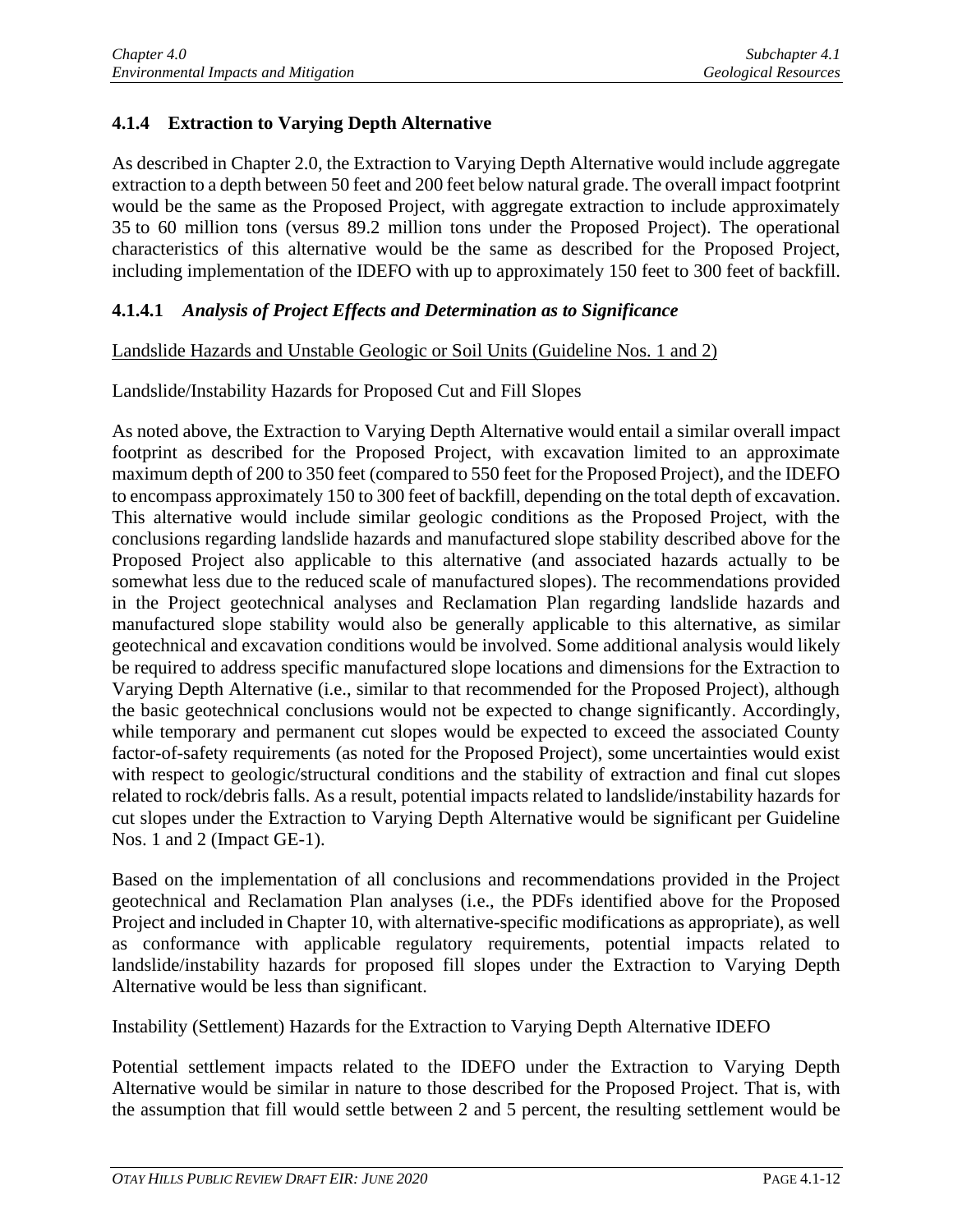between approximately 3 and 7.5 feet for 150 feet of backfill and would be between approximately 6 and 15 feet for 300 feet of backfill. Accordingly, with respect to future development at the site, potential impacts related to the noted degree of settlement for the IDEFO under the Extraction to Varying Depth Alternative would be significant, pursuant to Guideline Nos. 1 and 2 (Impact GE-2).

#### Liquefaction (Guideline No. 3)

Potential Project impacts related to liquefaction hazards under this alternative would be less than significant, for similar reasons as outlined for the Proposed Project.

## **4.1.4.2** *Significance of Impacts Prior to Mitigation*

Similar to Impacts GE-1 and GE-2 under the Proposed Project, implementation of the Extraction to Varying Depth Alternative would potentially result in significant impacts related to cut slope landslide/instability hazards, and short- and long-term settlement of fill materials.

#### **4.1.4.3** *Mitigation Measures*

The Extraction to Varying Depth Alternative would result in potentially significant impacts related to cut slope landslide/instability hazards, and short- and long-term settlement. Accordingly, implementation of Mitigation Measures M-GE-1 and M-GE-2, as identified for the Proposed Project, would also be required under this alternative. Implementation of these measures would ensure that associated potential adverse impacts related to landslide/instability hazards and settlement would be reduced below a level of significance.

## **4.1.4.4** *Conclusion*

Based on the discussions provided above in Subsection 4.1.3.1, potential direct impacts from this alternative related to IDEFO fill slope landslide/instability and liquefaction hazards would be less than significant, effectively avoided, or reduced to less than significant levels through: (1) adherence to recommendations provided in the associated geotechnical analyses and reclamation plan (i.e., the PDFs identified above for the Proposed Project and included in Chapter 10); and (2) conformance with established regulatory requirements. Accordingly, no associated mitigation is required.

Direct impacts related to cut slope landslide/instability are potentially significant under the Extraction to Varying Depth Alternative, based on the possible occurrence of localized geologic conditions that could result in slope instability (refer to CWE 2014 in Appendix C). These potential impacts would be reduced to less than significant levels through the identified mitigation measure to monitor applicable cut slope excavations and incorporate associated recommendations into the Project design and construction efforts (M-GE-1), as identified for the Proposed Project in Subsection 4.1.3.3.

Potential direct impacts related to settlement of the IDEFO fill deposits are potentially significant under this alternative, based on the estimated range of potential settlement identified in the related Project geotechnical analysis (refer to CWE 2014 and CWE 2011 in Appendix C). These potential impacts would be reduced to less than significant levels through implementation of a settlement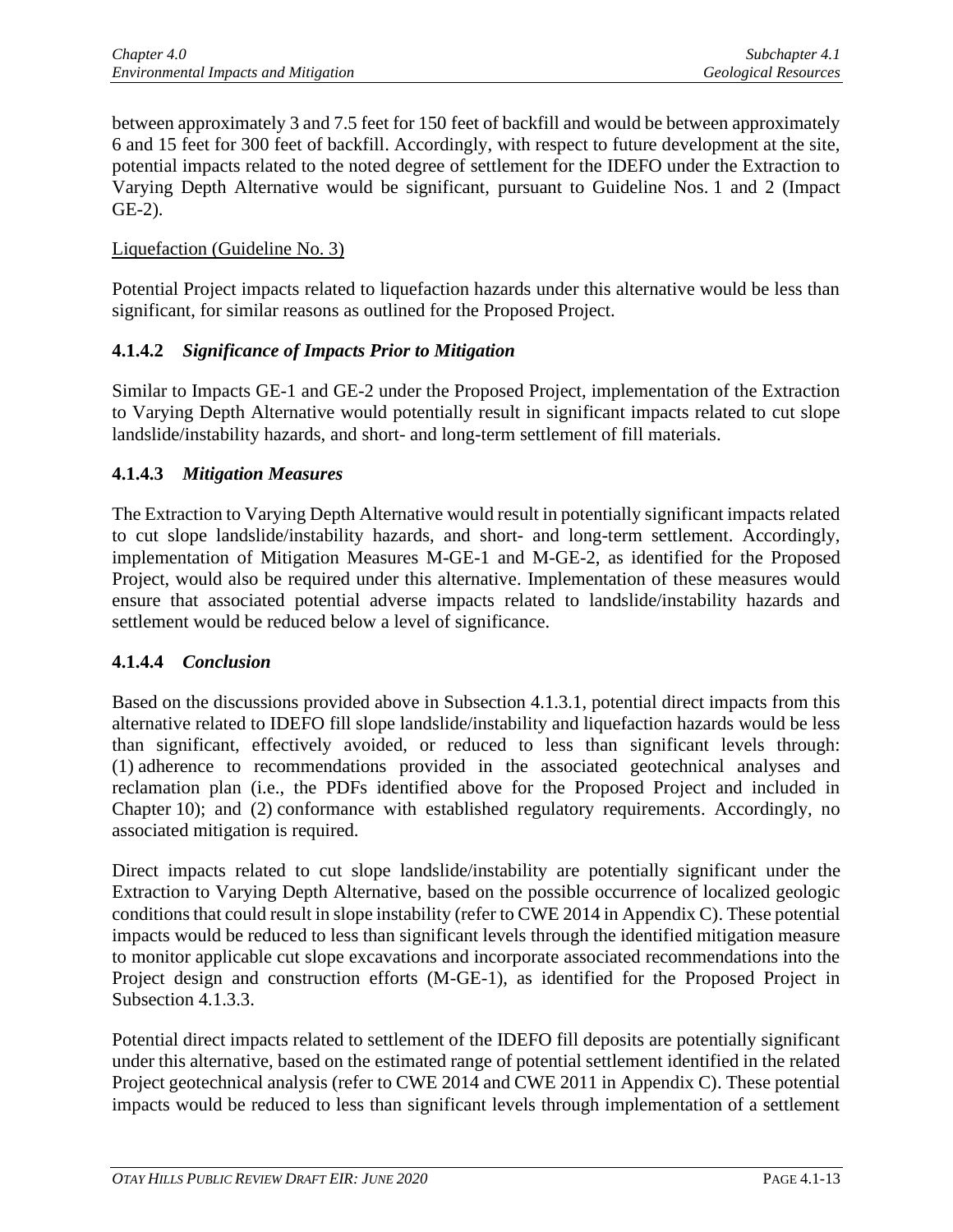monitoring program under mitigation measure M-GE-2, as identified for the Proposed Project in Subsection 4.1.3.3.

# **4.1.5 No Project/Existing Plan Alternative**

#### **4.1.5.1** *Analysis of Project Effects and Determination as to Significance*

#### Landslide Hazards, Unstable Geologic or Soil Units, and Liquefaction (Guideline Nos.1 through 3)

The No Project/Existing Plan Alternative would involve similar geologic conditions and potential hazards as described for the Proposed Project. Specifically, the 410-acre Project site is located within an area that includes slopes exceeding 25 percent**,** and therefore exhibit potential for landslide-related hazards (County 2007b). While no data are available regarding potential grading, excavation, manufactured slope design or facility construction under this alternative, the conclusions, and recommendations provided in the Proposed Project geotechnical analyses and Reclamation Plan would be generally applicable, due to the similar site location and geotechnical conditions. Some additional analysis would likely be required to address specific development parameters under this alternative (including manufactured slope locations and dimensions) although the basic geotechnical conclusions would not be expected to change significantly. Accordingly, while cut slopes (if proposed) would be expected to exceed the associated County factor-of-safety requirements under this alternative (as noted for the Proposed Project), some uncertainties would exist with respect to geologic/structural conditions and the stability of cut slopes related to rock/debris falls. As a result, potential impacts related to landslide/instability hazards for cut slopes under the No Project/Existing Plan Alternative would be significant per Guideline Nos. 1 and 2 (Impact GE-1).

Based on the implementation of all conclusions and recommendations provided in an alternativespecific geotechnical analysis (i.e., the PDFs identified above for the Proposed Project and included in Chapter 10), as well as conformance with applicable regulatory requirements, associated potential impacts from the No Project/Existing Plan Alternative related to fill slope landslide/slope stability, settlement and liquefaction would be less than significant.

## **4.1.5.2** *Significance of Impacts Prior to Mitigation*

The following significant impact related to geological resources would potentially occur (if cut slopes are proposed) with implementation of the No Project/Existing Plan Alternative:

Impact GE-1 Construction of temporary and permanent cut slopes could potentially result in significant impacts related to landslide hazards due to uncertainties regarding geologic/structural conditions and the stability of extraction and final cut slopes with respect to rock/debris falls.

All other potential impacts related to geological resources under the No Project/Existing Plan Alternative would be less than significant.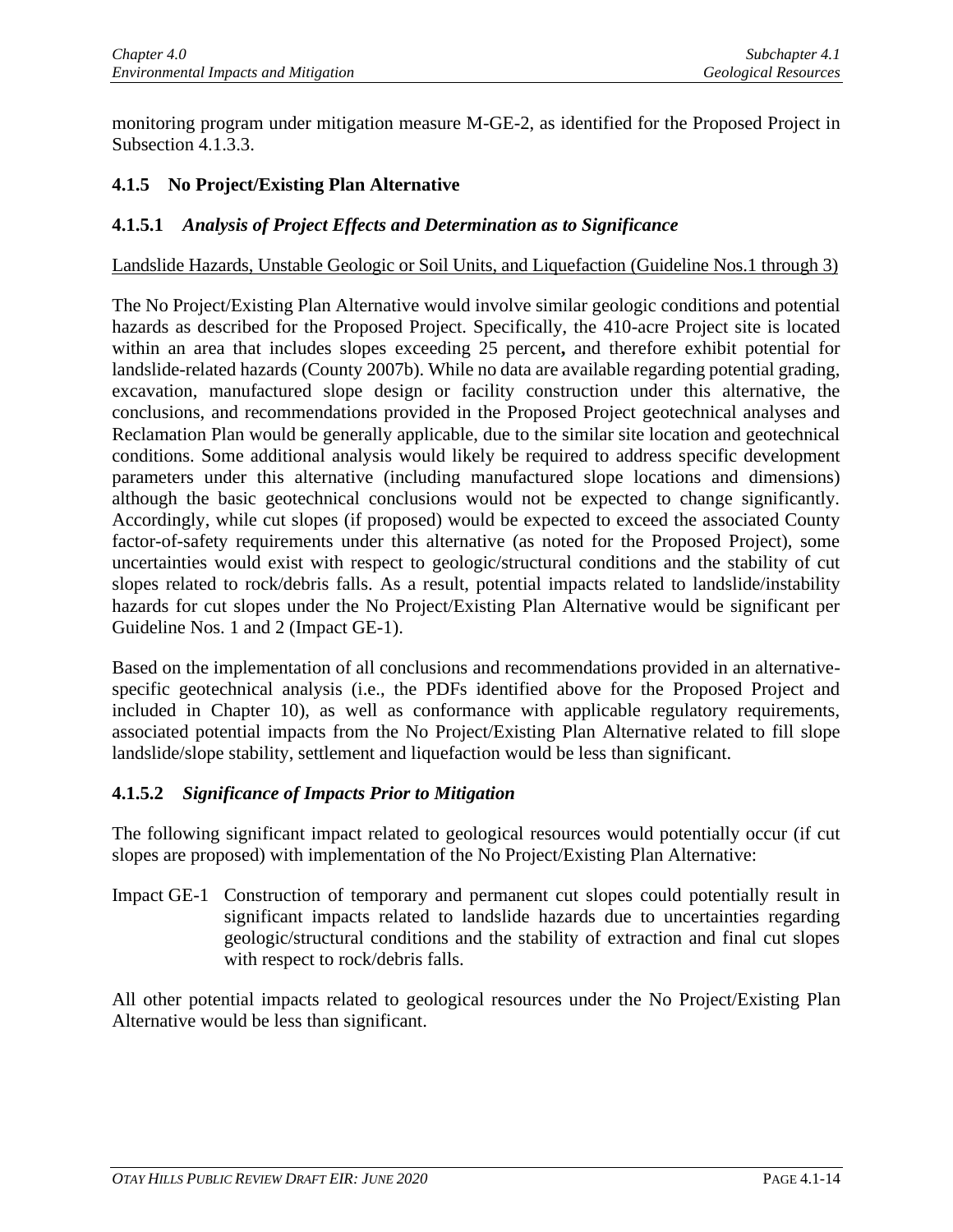# **4.1.5.3** *Mitigation Measures*

Implementation of Mitigation Measure M-GE-1, as identified for the Proposed Project, would also be required under this alternative (if cut slopes are proposed). Implementation of this measure would ensure that potential impacts related to cut slope landslide/stability would be reduced below a level of significance.

## **4.1.5.4** *Conclusion*

Based on the discussions provided above in Subchapter 4.1.5.1, potential direct impacts from the No Project/Existing Plan Alternative related to fill slope landslide/instability hazards, settlement and liquefaction would be less than significant, effectively avoided, or reduced to less than significant levels through: (1) adherence to recommendations provided in the associated geotechnical analyses and reclamation plan (i.e., the PDFs identified above for the Proposed Project and included in Chapter 10); and (2) conformance with established regulatory requirements. Accordingly, no associated mitigation is required.

Direct impacts related to cut slope landslide/instability under the No Project/Existing Plan Alternative would be potentially significant (if cut slopes are proposed), based on the possible occurrence of localized geologic conditions that could result in slope instability (refer to CWE 2014 in Appendix C). These potential impacts would be reduced to less than significant levels through the identified mitigation measure to monitor applicable cut slope excavations and incorporate associated recommendations into the Project design and construction efforts (M-GE-1), as identified for the Proposed Project in Subchapter 4.1.2.3.

## **4.1.6 No Project Alternative**

## **4.1.6.1** *Analysis of Project Effects and Determination as to Significance*

Under the No Project Alternative, no development of the site would occur, with no potential impacts related to landslide/slope stability, settlement or liquefaction.

## **4.1.6.2** *Significance of Impacts Prior to Mitigation*

No significant impacts related to landslide/slope stability, settlement or liquefaction would result from implementation of the No Project Alternative.

## **4.1.6.3** *Mitigation Measures*

Because no significant impacts would occur, mitigation measures are not required.

## **4.1.6.4** *Conclusion*

Implementation of the No Project Alternative would not entail any proposed development or disturbance, with the project site remaining in its current (largely undeveloped) condition. Accordingly, no project-specific impacts related to landslide/slope stability, settlement or liquefaction would occur, and no mitigation measures are required.